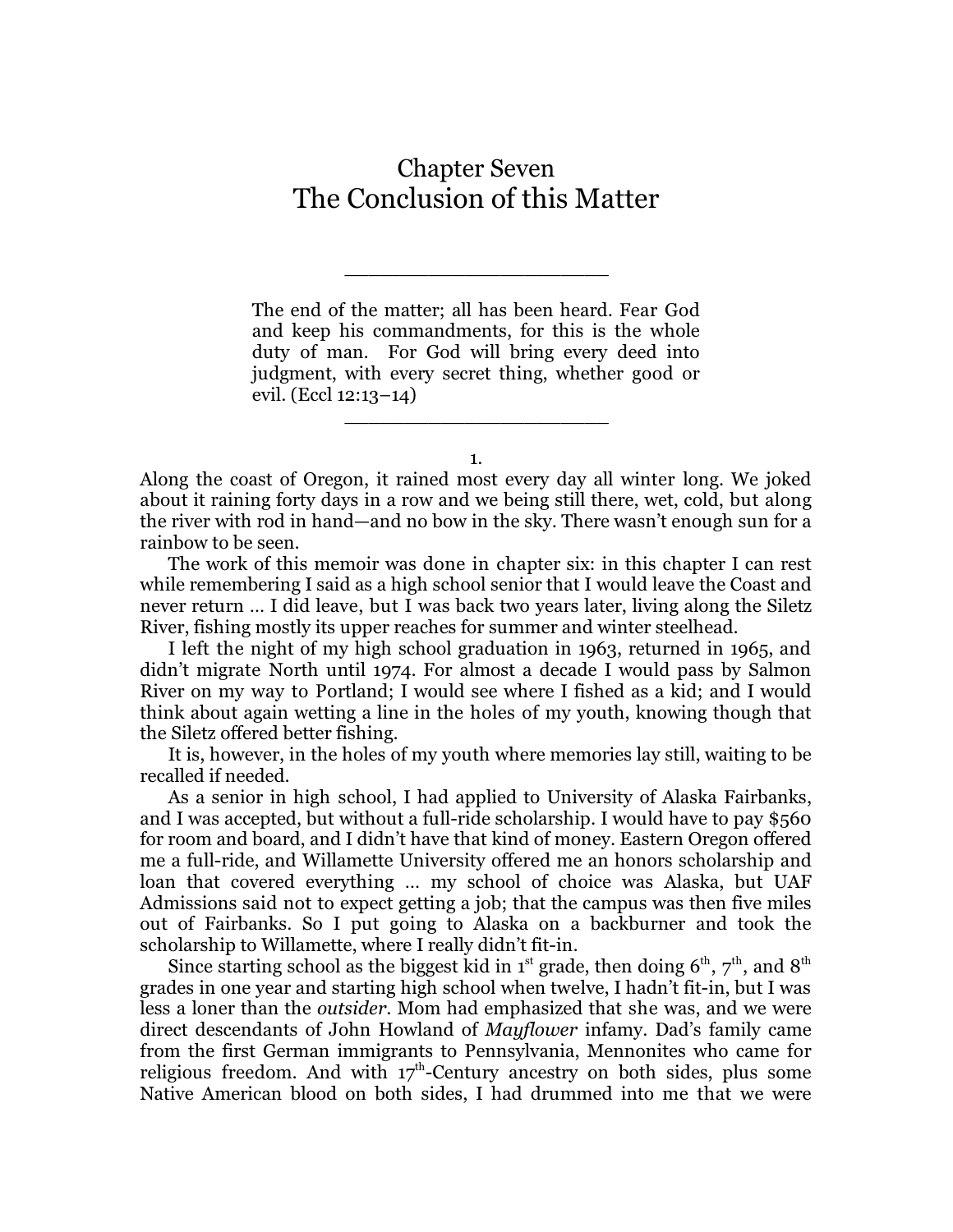different, something I resented greatly at the time but also something I could not escape considering my size for my age. I could not be like others even if I wanted, and I really didn't want to be like everyone else.

I don't know how many "crush-proof" packs of Marlboros I crushed while rolled up in t-shirt sleeves, ala James Dean. Yes, there were a number of fellows who wanted to take a swing at me, but didn't because I was a little too eager to fight—my sister claims I was a bully, but that isn't true for I was usually defending a little kid when she saw me intervene in a situation, and I did intervene when a little kid was getting pushed around. I never felt I had a choice whether I should or shouldn't … I set myself apart from others; I didn't try to get along. What peers did or thought wasn't particularly interesting. Of far more interest was catching another fish, feeling the power of the fish through the rod, a life and death struggle—I didn't release many fish, so the struggle was life or death, with me having the advantage because if I did land this fish, there was always macaroni or pancakes and cinnamon sugar.

Catching fish might not have been necessary for our survival, but not catching fish never entered my thoughts.

I arrived in Kenai on a humpy year: the Kenai River was filled with pink salmon. From along the Kenai's banks in the Soldotna area, it was hard to make a cast without hooking, fair or foul, a salmon past its prime but still scrappy. I was used to catching bright or at least fairly bright fish, so the water-marked humpies didn't hold much appeal. Nevertheless, I found myself getting caught up in catching them: they were fun to play with.

After seeing the Pipeline boom become the post-Pipeline bust, I sold my shop in 1979, bought a 29 foot double-ender, a Bartender, designed by George Calkins, whose shop on D-River I passed every day on my way to high school, and I set sail for Kodiak, arriving in town with enough fish to buy fuel and groceries so I could head back out fishing … in the quiet bays of Afognak Island I fished halibut without another boat in sight. For seven weeks, I made \$1,700 a day for every day I fished as I healed financially from the beating I took from Kenai's busted economy.

The Pacific quota for halibut was caught by the third week of July. I then had no other business but fishing, so I continued west, going out to Dutch Harbor, where the Bering Sea remained open for halibut.

I fished as weather permitted through August and into September before the season closed for halibut—and for me, fishing a longline differed little from plunking for Chinook on the Salmon River. Only I was fishing 1,800 hooks and three miles of line instead of one hook and one rod.

The ex-vessel price for halibut dropped from \$2.07 a pound in 1979 to 80 cents a pound in 1980. I fished 1980, but didn't make enough to continue—I returned to repairing chainsaws, working for Sutliffe's True Value Hardware in Kodiak. I did, however, fish the six day opening of the 1983 halibut season, all of the open season that there was for the year.

While living in Kodiak, I fished the Buskin River and other smaller rivers from early spring to late fall. Fishing was more than either harvesting food or purely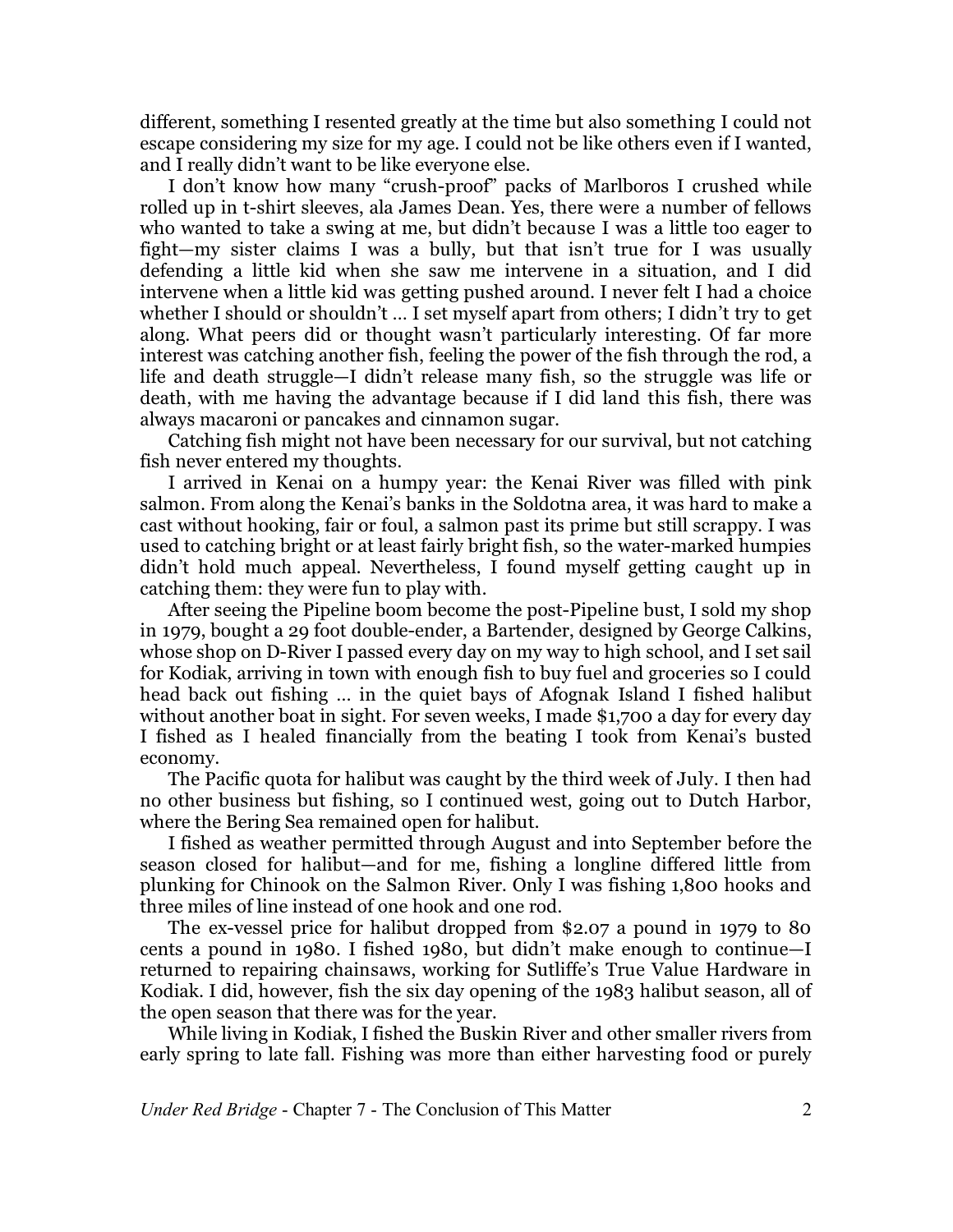sport: it became the activity around which the day was organized just as explicating Scripture is now that activity. It is as if those years spent fishing were preparation of the solitude of Scripture.

For a few years, I paid the rent writing fishing articles for outdoor magazines; for more years I have written about fishing for men.

As a sport, angling has turned to catch-and-release as fish, especially large fish, have become too valuable to be only caught once … can men be caught more than once? Not really. For the person who has received a second breath of life has placed before the person life or death, with the requirement to choose one or the other. Not to choose life, though, is to choose death. And once a person chooses death, Christ sculpts the person into a vessel of wrath, endured for a season, but slated for destruction "in order to make known the riches of his [Christ's] glory for vessels of mercy" (Rom 9:23).

Silver Christendom shines like a spoon, like a *Little Cleo wiggl-lure*, bouncing along the bottom of a drift, its treble hooks hungry and seldom empty … I have never fished a spoon that worked as well as the original Little Cleo, and I have taken a literal ton of silvers on a Hot-Rod drifted straight toward me.

The Sabbath isn't a day for me to fish for salmon or steelhead, but for men. I look to hook whoever will bite. And in some ways this has been the case since I fished the Salmon River where as a kid among older men I was the *outsider*.

Maybe I have been an *outsider* my entire life:

## SNAGGING EELS

Just another white kid to the old man with pole poised over the white water narrow & twisting Salmon River roared through the chute foaming white like a lamprey heavy with spawn eels used to leap out of the boil like salmon, sometimes clinging to slippery rocks, sometimes wiggling over the top as men scale walls. With a hook lashed to a pole, I joined Indians snagging eels; I knew their eldest daughter she wouldn't look at me, wouldn't speak till I stuck an eel on my arm. Her sisters screamed, tried to pull it off, but she said, *Leave it alone, eels turn loose when they feel warm blood*, and she held it till it did, then tossed it in their half-full washtub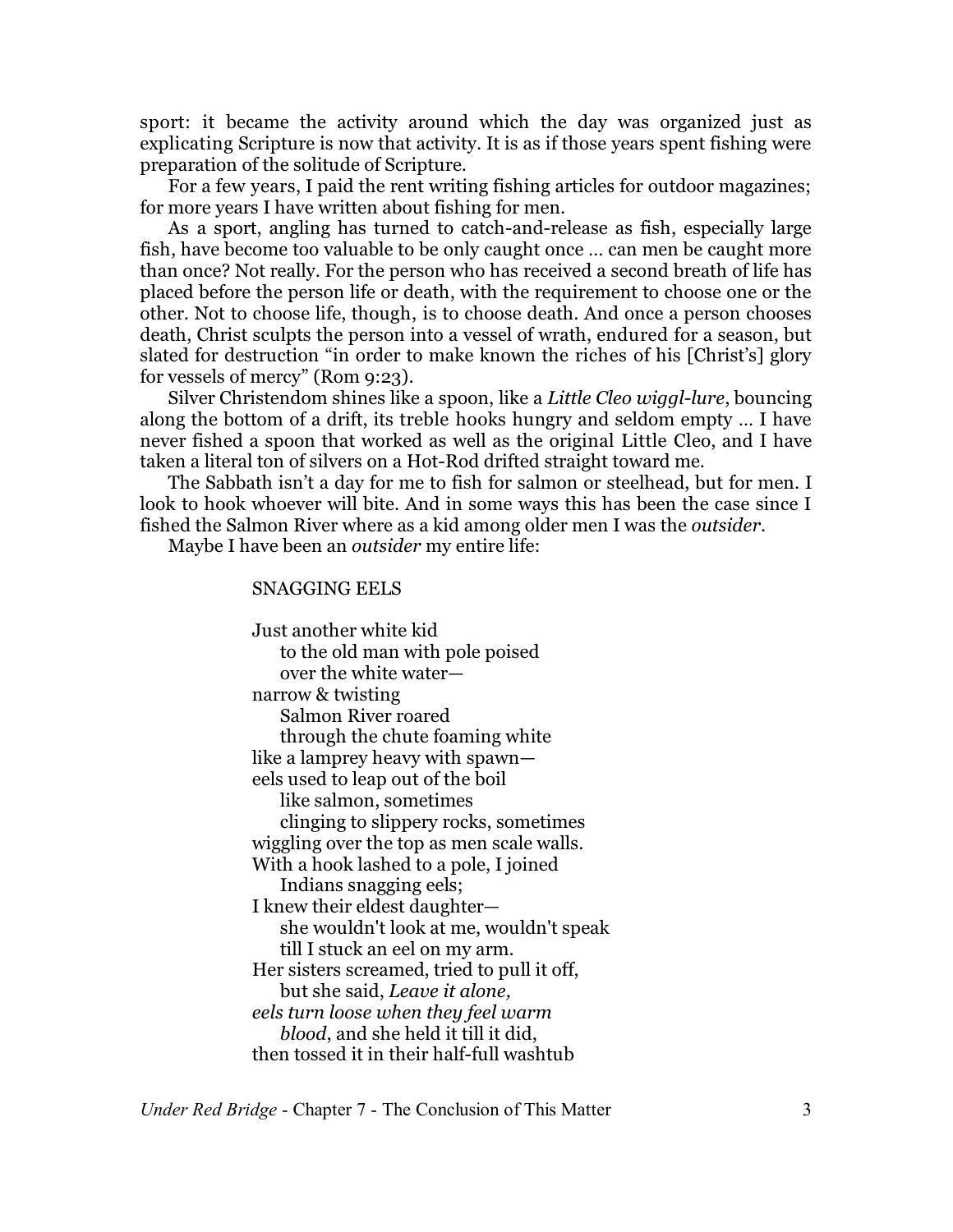and offered me smoked eel, greasy in waxpaper. I couldn't eat it; it wasn't clean.

I don't remember the girl's name—the eels were snagged behind Rapid Inn, and while I wasn't then keeping the Sabbath, I had already quit eating those meats that were "common" to humankind, given to the descendants of Noah as food (Gen 9:3). It is by not eating what is common or unclean that a person confirms that he or she will be holy as God is holy (*cf.* 1 Pet 1:15–16; Lev 11:44), for it isn't the world that is holy but the one who would walk as the Lord walked.

The Baptist will go to the story of Noah as proof that all meats are to be food for humankind, and all that the Baptist proves is that he or she remains a part of this world, a functioning cog in an economic and social system that collapses from rebellion within itself.

I gave a fair-sized octopus to a Chinese woman when I was fishing out of Dutch—she wanted to show me her gratitude by cooking some of it for me, but I declined the offer as well as the offered friendship … not much had changed between when I was a junior in high school and snagging eels and when I was in my early 30s and alone in Dutch Harbor. The separation that came with not eating what is common could be concealed when working with other men, but it couldn't be concealed when food was shared. I declined the offer of cookies made with lard; I declined sampling a bear I killed and butchered, then traded pound for pound for beef. When I was at Dutch in 1980, friends flew in a whole pig for a luau—that night I hiked across the bridge to Stormy's where I ordered a pizza. And though I caught many crabs in Yaquina Bay, then again when I was at Dutch, I have to take others' word that processed pollock or home-canned halibut taste like crab meat.

Did God give to the descendants of Noah all meat for food? Yes, He did. But then God made a separation of one man from the rest of humankind, the separation based upon the faith of the man Abraham. And it is this separation that will eventually see the Torah placed within the person who voluntarily chooses to be holy as God is holy.

I write mostly about catching salmon and steelhead, fish with fins and scales, glamorous fish, shinier than the jewelry of trophy wives … in 1996, when attending Fall Feast services in Vail, Colorado, a minister who had formerly been in Alaska came up to me after theological changes had been made by the fellowship I had attended for more than two decades. The minister said, "Isn't it nice that we don't have to be *special* any more." I didn't answer the minister, for the entire essence of being called as one of the firstfruits was that we were special, not because of anything we had done but because we had received a second breath of life as a son of God born out of season, a son under obligation to ripen fruit in spiritual darkness.

Fruit doesn't ripen well in shade, and doesn't ripen at all in darkness; yet disciples, like the fig tree Jesus asked for fruit when it wasn't the season for figs, are to bear and are to ripen fruit when it isn't the season for fruit—and much of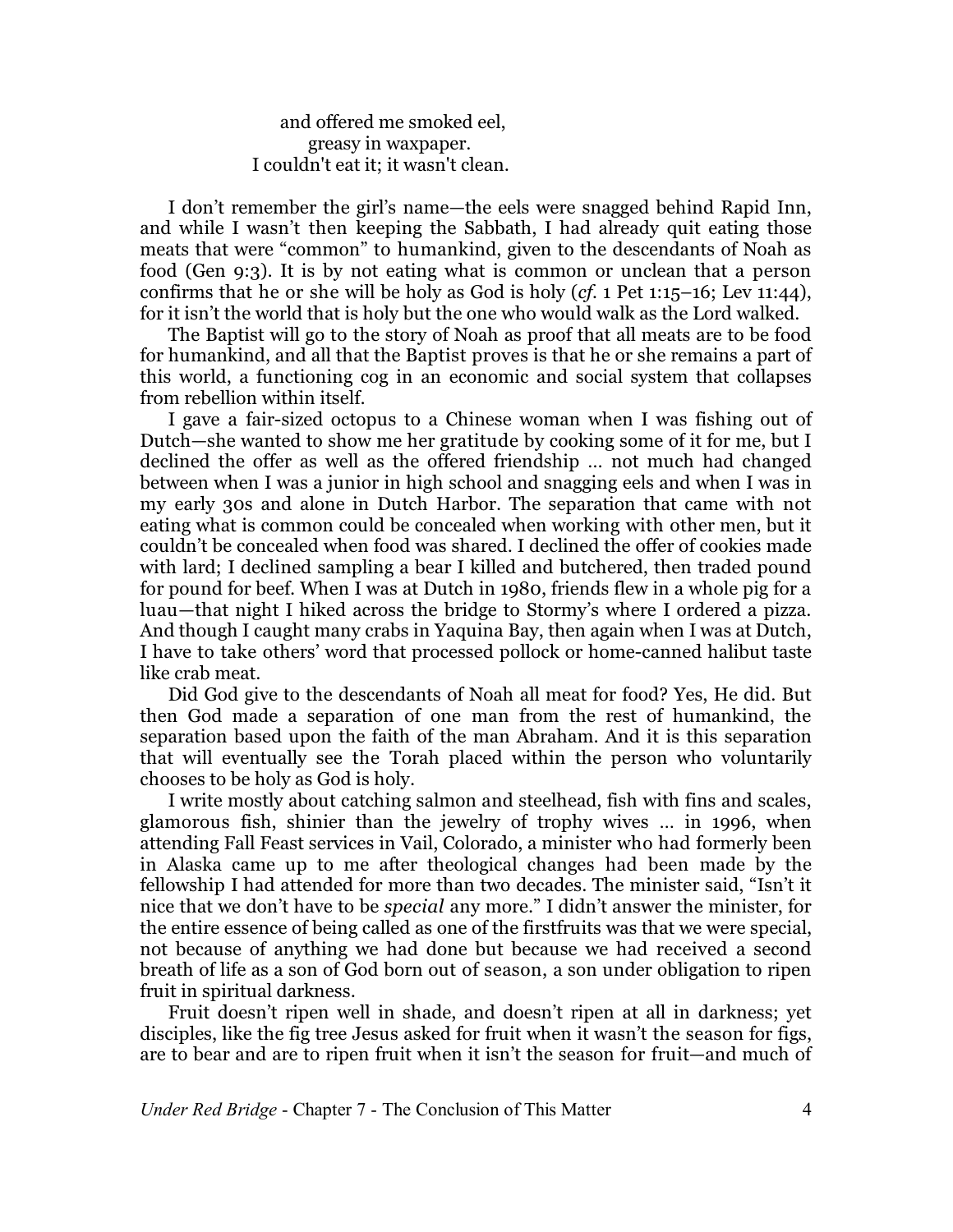this fruit will not really be edible. Nevertheless, that is the task placed before every disciple when a second breath of life is received.

Through fishing I remain connect to the strings of this world:

FORMLINE—

1. Asked if all I carved were fish I answered a simple no & showed a double otter a crouching bear to the new minister who understands fish as Christian symbols but I'm not comfortable sculpting icons that might be read as Dagon—

reasons I carve mostly halibut are simple: I like the form the sense of twisting power I bring to a common wood bowl—

I use smooth flowing sides to tell formline stories in circles of cycles—

but my art is mainly fish because I fished three seasons laying & picking three miles of longline each tide change so through art I remain connected to halibut even now when I no longer have gaff in hand.

2. With adze & crooked knife I reduce trees to figured bowls sometimes even capturing life so if one of my sculptures spoke

*Under Red Bridge* - Chapter 7 - The Conclusion of This Matter 5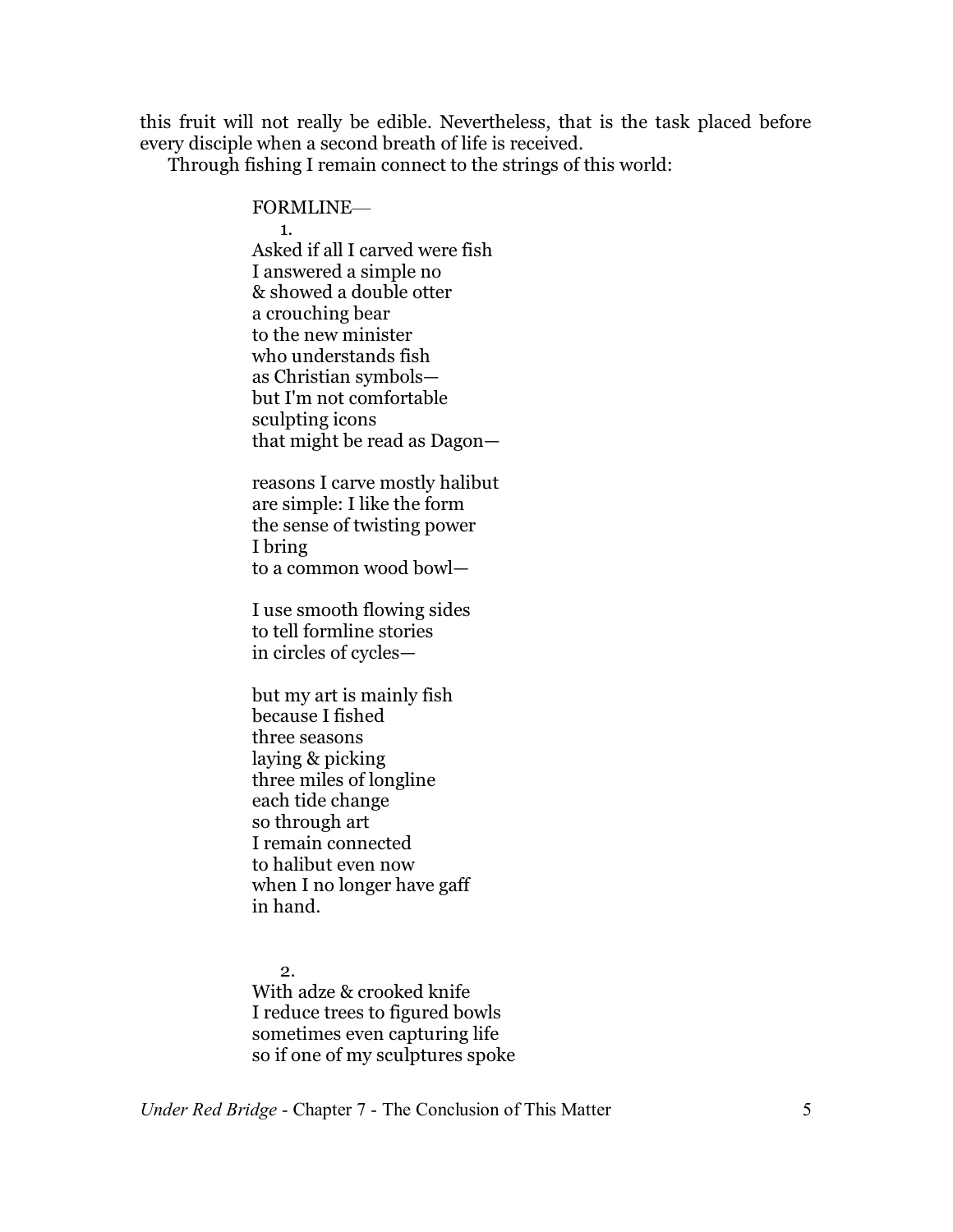simple words, naming other works of my hand, I'd be pleased would feel pride you would too

but if my creation pouted & plotted & proved itself generally disagreeable I'd probably split it into kindling certainly would've when younger but with some maturing I might listen in amusement knowing whenever I wished I could end its contentiousness so here across unbridgeable dimensions I flounder like one of my fish for even simple words to stutter into stories for those who would lift the sky.

Judaism holds that there are seven laws of Noah (referred to as the *Noahide Laws*) that are moral imperatives serving as binding laws for all of humankind, these laws being a prohibition of idolatry, of murder, of theft, of sexual immorality, of blasphemy, of eating what is common, plus the requirement to have just laws. Keeping these seven laws constitute the work of the law, or loving one's neighbor, what the Apostle Paul contends is required of every person who is without the law if they are to enter heaven (Rom 2:12–16).

Judaism finds 613 commandments in the Torah—these 613 can be reduced to love God and love neighbor, but to love God and neighbor doesn't erase any of the 613, despite what silver Christendom has preached about faith for almost two millennia … fishing is a little like riding a bike. Casting, mending line, setting a hook are acquired reflex skills, as is having love for God and neighbor. If a person has to think about setting a hook, or about keeping the commandments, then the person will not and indeed cannot do either. It is only when the commandments are within the person, causing the person to love God and neighbor without conscious thought that the commandments can be kept. And this means that God has to place the Torah within the person, the primary attribute of the New Covenant.

Judaism ultimately fails because of the attention it pays to minutia. Christianity as the world knows the religion fails because of its unbelief. And Sabbatarian Christendom fails for its absence of love. It is no wonder that the Father will deliver Israel, all of Israel, natural and spiritual, into the hand of the man of perdition once the seven endtime years of tribulation begin, with these years being harder on Israel than the Holocaust was.